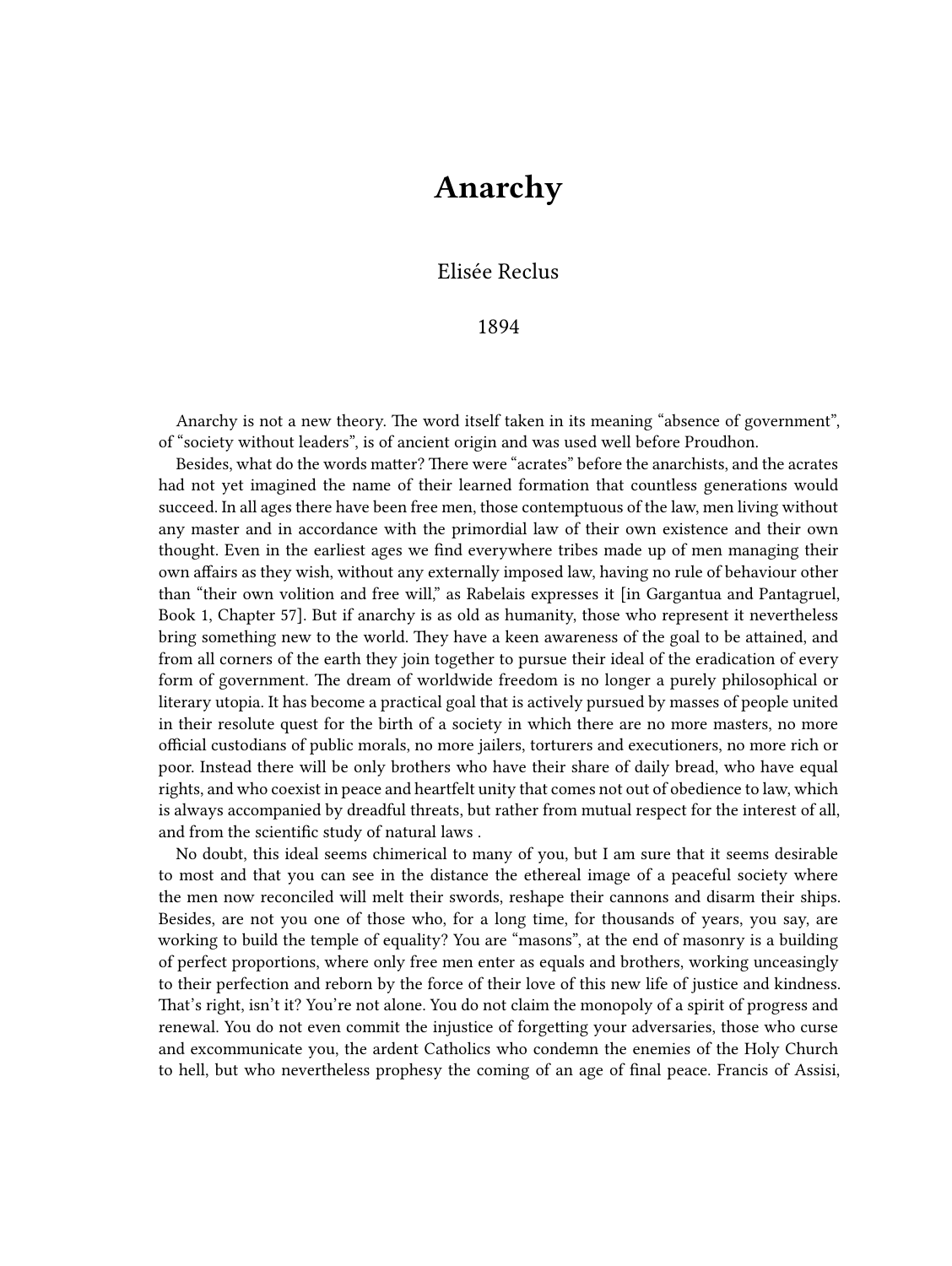Catherine of Sienna, Teresa of Avila, and many others among those of different faiths, certainly loved humanity with the most sincere love, and we owe them to count them among those who lived for an ideal of universal happiness. And now, millions and millions of socialists, at whatever school they belong, are also fighting for a future where the power of capital will be broken and men will finally be able to say "equals" without irony.

The aim of the anarchists is therefore common to them with many generous men belonging to religions, sects, and the most diverse parties, but they are clearly distinguished by means, as their name indicates in the least doubtful manner. The conquest of power has almost always been the great preoccupation of revolutionaries, including the best intentioned of them. The prevailing system of education does not allow them to imagine a free society operating without a conventional government, and as soon as they have overthrown their hated masters, they hasten to replace them with new ones who are destined, according to the ancient maxim, to "make the people happy." Generally, no one has dared to prepare for a change of princes or dynasties without having paid homage or pledged obedience to some future sovereign. "The king is dead! Long live the king!" cried the eternally loyal subjects — even as they revolted. For many centuries this has been the unvarying course of history. "How could one possibly live without masters?" said the slaves, the spouses, the children, and the workers of the cities and countryside, as they quite deliberately placed their shoulders under the yoke, like the ox that pulls the plow. The insurgents of 1830 proclaiming "the best of the republics" in the place of a new king are well remembered, as are the Republicans of 1848, who quietly withdrew into their slums after putting in "three months of misery in the service of the provisional government". At the same time, a revolution broke out in Germany, and a popular parliament met in Frankfurt: "the old authority is a corpse" claimed one of the representatives. "Yes," replied the president, "but we are going to resurrect him, we will call new men who will regain power by the power of the nation itself."

Is not this the case for repeating the verses of Victor Hugo: "An old human instinct leads to turpitude?"

In contrast to this instinct, anarchy truly represents a new spirit. One can in no way reproach the libertarians for seeking to get rid of a government only to put themselves in its place. "Get out of the way to make room for me!" are words that they would be appalled to speak. They would condemn to shame and contempt, or at least to pity, anyone who, stung by the tarantula of power, aspired to an office under the pretext of "making his fellow citizens happy." Anarchists contend that the state and all that it implies are not any kind of pure essence, much less a philosophical abstraction, but rather a collection of individuals placed in a specific milieu and subjected to its influence. Those individuals are raised up above their fellow citizens in dignity, power, and preferential treatment, and are consequently compelled to think themselves superior to the common people. Yet in reality the multitude of temptations besetting them almost inevitably leads them to fall below the general level.

This is what we constantly repeat to our brothers-including all our fraternal enemies, like the state socialists- "Watch out for your leaders and representatives!". Like you they are surely motivated by the best of intentions. They fervently desire the abolition of private property and of the tyrannical state. But new relationships and conditions change them little by little. Their morality changes along with their self-interest, and, thinking themselves eternally loyal to the cause and to their constituents, they inevitably become disloyal. As repositories of power they will also make use of the instruments of power: the army, moralizers, judges, police, and informers. More than three thousand years ago the Hindu poet of the Mahabharata expressed the wisdom of the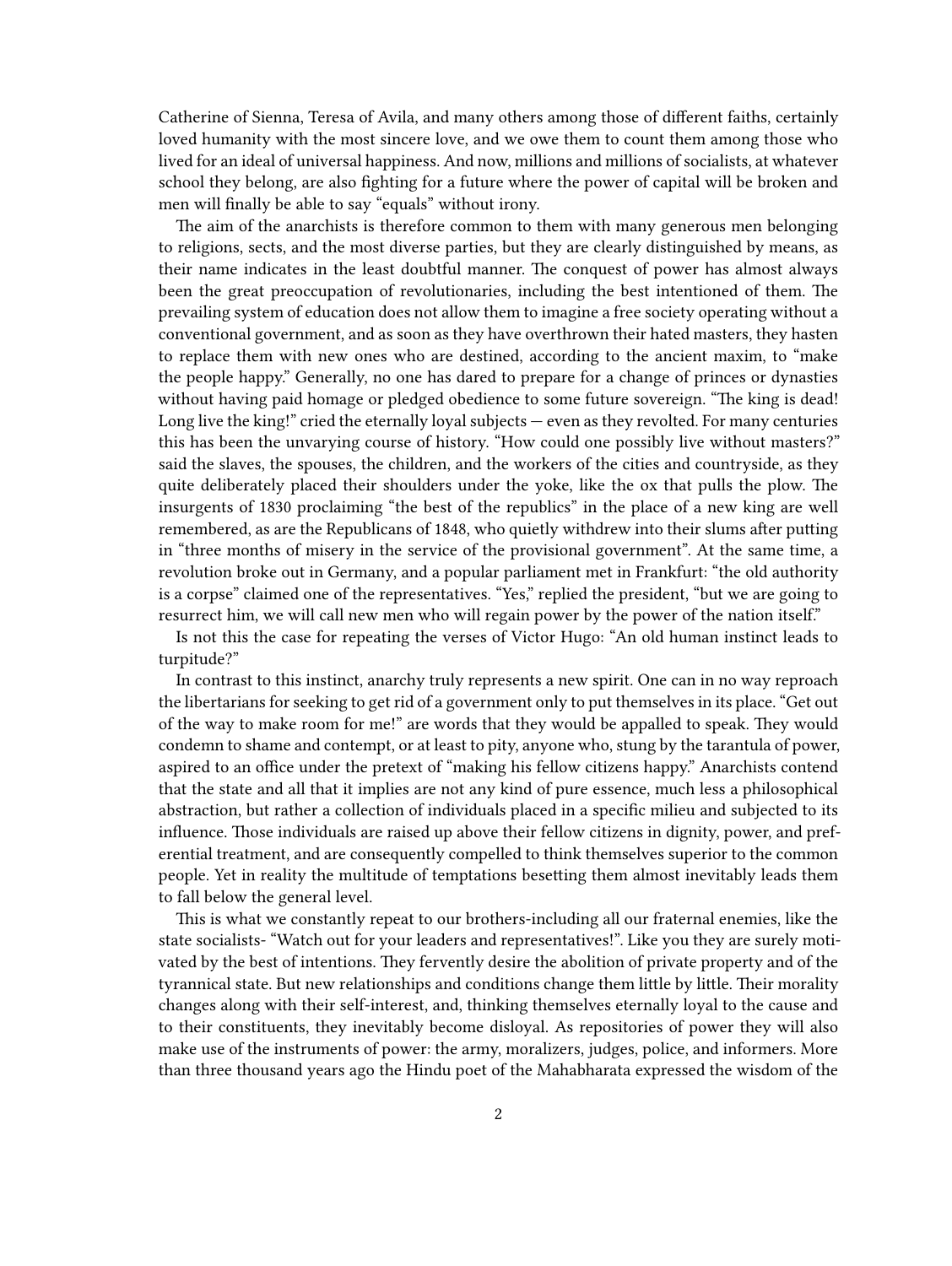centuries on this subject: "He who rides in a chariot will never be the friend of the one who goes on foot!" Thus the anarchists have the firmest principles in this area. In their view, the conquest of power can only serve to prolong the duration of the enslavement that accompanies it. So it is not without reason that even though the term "anarchist" ultimately has only a negative connotation, it remains the one by which we are universally known. One might label us "libertarians," as many among us willingly call themselves, or even "harmonists," since we see agreement based on free will as the constituting element of the future society. But these designations fail to distinguish us adequately from the socialists. It is in fact our struggle against all official power that distinguishes us most essentially. Each individuality seems to us to be the center of the universe and each has the same right to its integral development, without interference from any power that supervises, reprimands or castigates it.

You know our ideal. Now the first question that arises is this: "Is this ideal really noble and deserving the sacrifice of devoted men, along with the terrible risks that all revolutions entail after it?" Is anarchist morality pure? And in libertarian society, if it is constituted, will man be better than in a society based on the fear of power and laws? I answer with confidence and I hope that soon you will answer with me "Yes, anarchist morality is the one that best fits the modern conception of justice and goodness."

The foundation of the old morality, as you know, was nothing but dread, "trembling," as the Bible says, and as many precepts taught you in your youth. "The fear of God is the beginning of wisdom" was once the starting point of all education: society as a whole was based on terror. Men were not citizens, but subjects or flocks; the wives were servants, the children were the slaves, over whom the parents held a relic of the old right of life and death. We find everywhere, in all social relations, positions of superiority and subordination; finally, even today, the guiding principle of the state itself and of all the particular states that make it up, is hierarchy, by which is meant "holy" archy or "sacred" authority, for that is the true meaning of the word. And this sacrosanct system domination encompasses a long succession of superimposed classes in which the highest have the right to command and the lowest have the duty to obey. The official morality consists in bowing humbly to one's superiors and in proudly holding up one's head before one's subordinates. Each person must have, like Janus, two faces, with two smiles: one flattering, solicitous, and even servile, and the other haughty and nobly condescending. The principle of authority (which is the proper name for this phenomenon) demands that the superior should never give the impression of being wrong, and that in every verbal exchange he should have the last word. But above all, his orders must be carried out. That simplifies everything: there is no more need for quibbling, explanations, hesitations, discussions, or misgivings. Things move along all by themselves, for better or worse. And if a master isn't around to command in person, one has ready-made formulas-orders, decrees, or laws handed down from absolute masters and legislators at various levels. These formulas substitute for direct orders and one can follow them without having to consider whether they are in accord with the inner voice of one's conscience.

Between equals, the task is more difficult, but also more exalted. We must search fiercely for the truth, discover our own personal duty, learn to know ourselves, engage continually in our own education, and act in ways that respect the rights and interests of our comrades. Only then can one become a truly moral being and awaken to a feeling of responsibility. Morality is not a command to which one submits, a word that one repeats, something purely external to the individual. It must become a part of one's being, the very product of one's life. This is the way that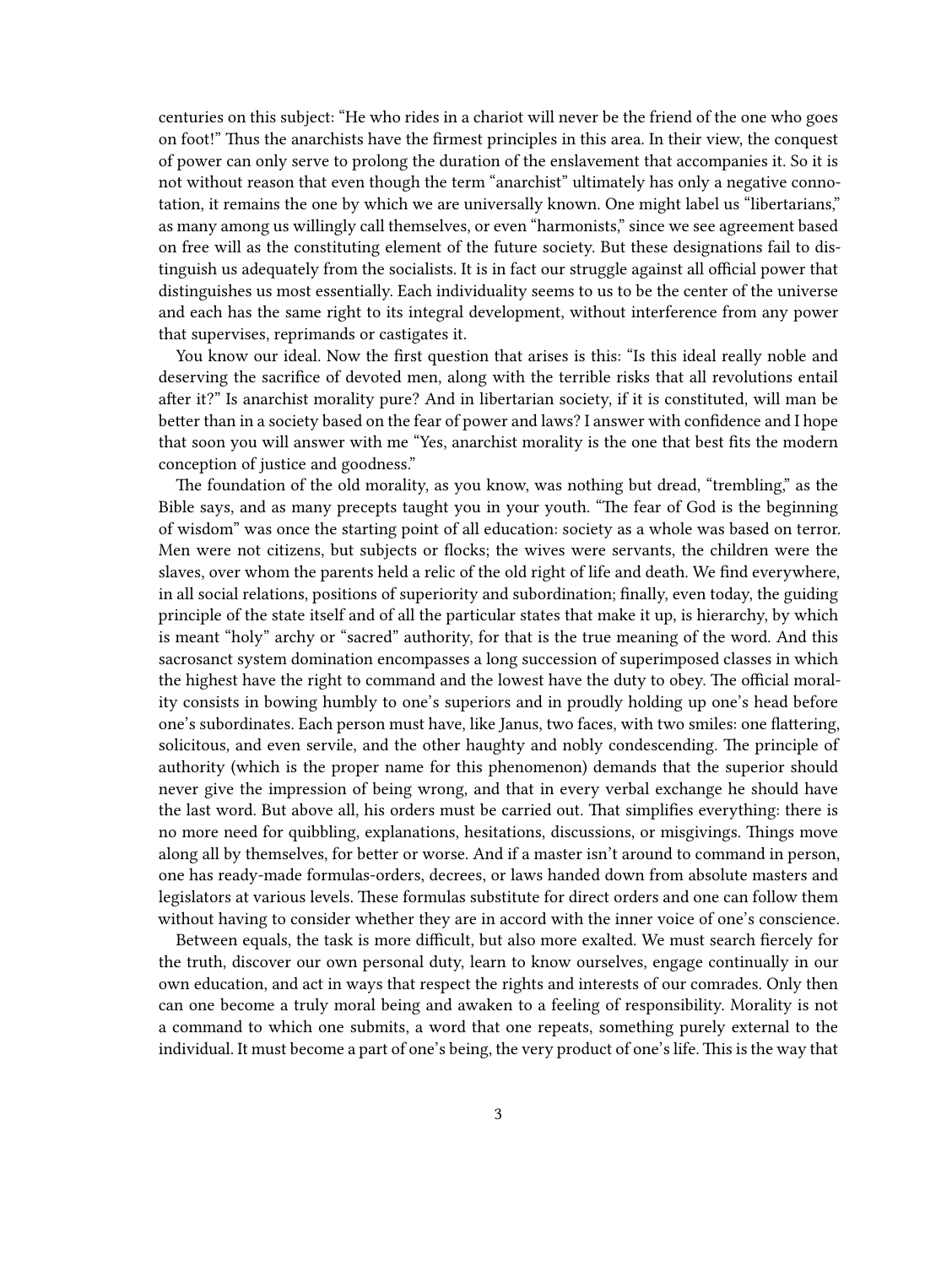we anarchists understand morality. Are we not justified in comparing this conception favourably with the one bequeathed to us by our ancestors?

Perhaps you will give me reason? But again here, many of you will pronounce the word "chimera". Happy already, that you see at least a noble chimera, I go further, and I affirm that our ideal, our conception of morality is entirely in the logic of history, brought naturally by the evolution of humanity.

Pursued formerly by the terror of the unknown as well as by the feeling of their helplessness in the search for causes, men had created by the intensity of their desire, one or more helpful deities who represented at once their formless ideal and the fulcrum of all this mysterious world visible, and invisible, of the surrounding things. These ghosts of the imagination, clothed with omnipotence, also became in the eyes of men the principle of all justice and all authority: masters of heaven, they naturally had their interpreters on earth, magicians, advisers, warlords before whom they learned to prostrate themselves as before the representatives from above. It was logical, but the man lasts longer than his works, and these gods he created have constantly changed as shadows projected on the infinite. Visible first, animated by human passions, violent and formidable, they retreated little by little in an immense distance; they ended by becoming abstractions, sublime ideas, which even gave no name, and then they became confounded with the natural laws of the world; they returned to that universe they were supposed to have brought out of nothingness, and now the man finds himself alone on the earth, above which he has drawn up the colossal image of God.

The whole conception of things changes at the same time. If God dies, those who draw obedience from their titles also see their shine tarnished: they too must gradually return to the ranks, accommodate their best to the state of things. No one would find Tamerlane nowadays who would order his forty courtiers to throw themselves off a tower, sure that, in the twinkling of an eye, he would see the forty bloody and broken corpses. The freedom to think of all men as anarchists without knowing it. Who does not reserve a little corner of the brain now to think? Now, this is precisely the crime of crimes, sin par excellence, symbolized by the fruit of the tree which revealed to men the knowledge of good and evil. Hence the hatred of science which the Church always professed. Hence the fury that Napoleon, a modern Tamerlane, always had for the "ideologues".

But the ideologues have come. They blew on the illusions of yesteryear as on a mist, starting all the scientific work again by observation and experience. One of them, a nihilist before our time, an anarchist at least in words, began by making a "clean slate" of all he had learned. There is now hardly any scholar, no literary man, who professes to be himself his own master and model, the original thinker of his thought, the moralist of his morals. "If you want to be enlightened, enlighten yourself!" Goethe said. And do not artists seek to make nature as they see it, as they feel it and understand it? It is usually there, it is true, what could be called an "aristocratic anarchy," claiming liberty only for the chosen people of the Musantes, rather than for the engravers of Parnassus. Each of them wants to think freely, to seek at will his ideal in the infinite while saying that "a religion for the people!" is necessary, he wants to live as an independent man but insists "obedience is made for women"; he wants to create original works, but "the mob from below" must remain enslaved as a machine to the ignoble functioning by the division of labor! However, these aristocrats of taste and thought no longer have the strength to close the great lock through which the current flows. If science, literature and art have become anarchists, if all progress, all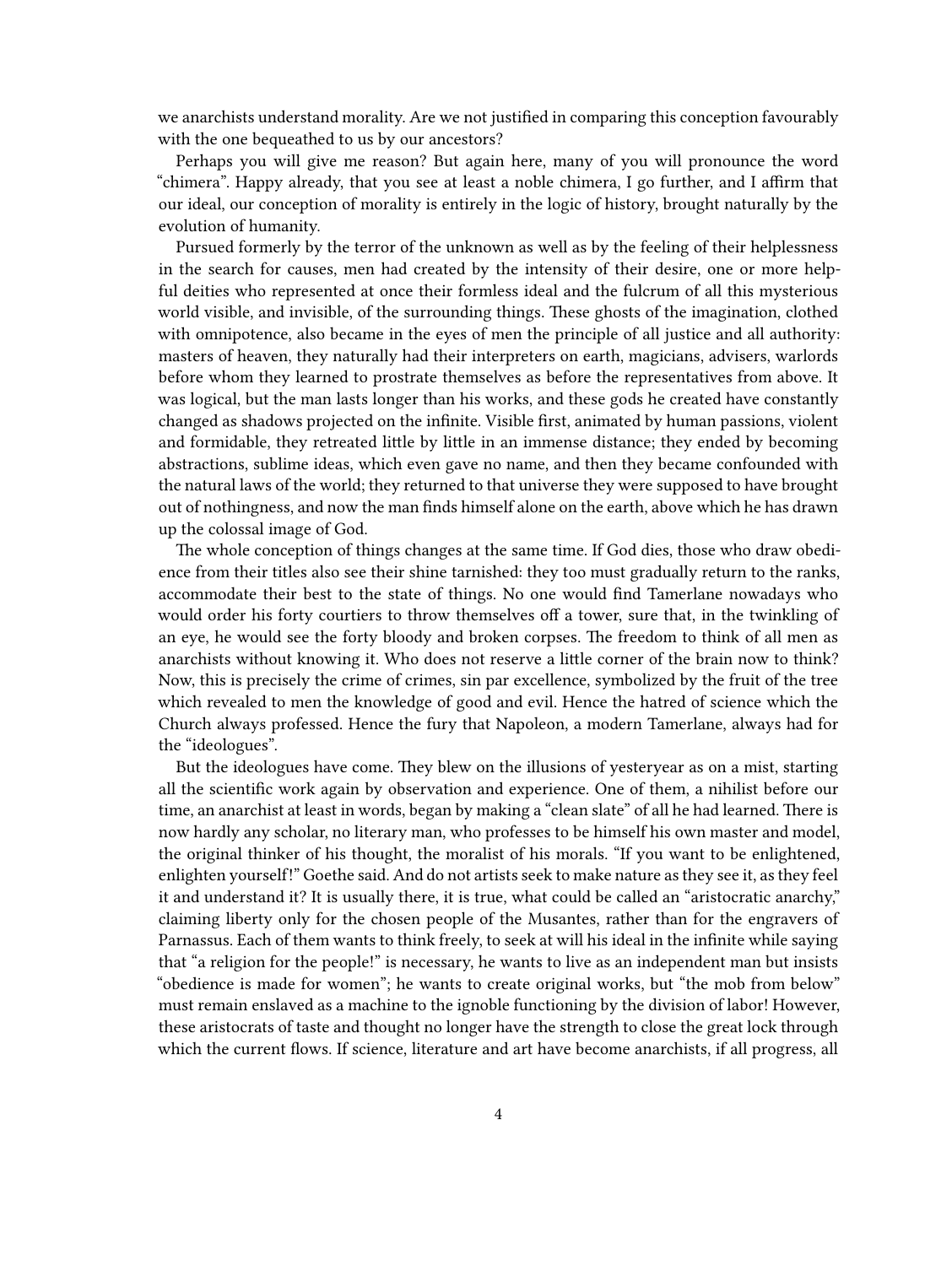new forms of beauty are due to the flourishing of free thought, this thought is also working in the depths of society and now it is no longer possible to contain it. It's too late to stop the flood.

Is the diminution of respect not the phenomenon par excellence of contemporary society? I once saw in England crowds rushing by the thousands to beg from the empty plate of a great lord. I will not see him now. In India, the pariahs devoutly stopped at the hundred and fifteen regulations that separated them from the proud Brahmin: since the rushes in the stations, there is nothing between them but the closing wall of a waiting room. Examples of baseness and vile reptilation are not lacking in the world, but there is progress in the direction of equality. Before showing respect, one sometimes wonders if the man or the institution are really respectable. We study the value of individuals, the importance of works. Faith in greatness has disappeared; now, where faith no longer exists, institutions disappear in their turn. The suppression of the state is naturally implied in the extinction of respect.

This rebellious criticism to which the state is subjected is also exercised against all social institutions. The people no longer believe in the holy origin of private property, produced, economists  $t$ old us  $-$  we dare not repeat it now  $-$  by the personal work of the proprietors; he is not unaware that his individual labor never creates millions upon millions, and that this monstrous enrichment is always the consequence of a false social state, attributing to one the product of the labor of thousands of others; he will always respect the bread that the worker has won hard, the hut he has built with his own hands, the garden he has planted, but he will certainly lose respect for the thousand fictional properties represented by the papers of all kinds contained in the banks. The day will come, I do not doubt, where it will quietly regain possession of all the products of common labor, mines and estates, factories and castles, railways, ships and cargoes. When the masses, this "vile" mass by its own ignorance and cowardice will suffer the fatal consequence, ceasing to deserve the qualifier by which they were insulted, when they know in all certainty that the hoarding of this immense asset rests only on a chirographic fiction, on faith in blue paperwork, the current social state will be well threatened! In the presence of these profound, irresistible evolutions, which are made in all human brains, how stupid, how meaningless will these furious clamours that we launch against the capitalists appear to our descendants! What will matter of the foul words dumped by a press forced to pay its subsidies in good prose, what would matter even of the insults honestly uttered against us by these "holy but simple" devotees who carried wood to the pyre of Jan Huss! The movement that carries us away is not the act of mere fanatics, or poor dreamers, it is the movement of society as a whole. It is necessitated by the march of thought, now fatal, inescapable, like the rolling of the Earth and the Heavens.

Some doubt may remain in your minds whether anarchy has ever been any more than a mere ideal, an intellectual exercise, or subject of dialectic. You may wonder whether it has ever been realized concretely, or whether any spontaneous organization has ever sprung forth, putting into practice the power of comrades working together freely, without the command of any master. But such doubts can easily be laid to rest. Yes, libertarian organizations have always existed. Yes, they constantly arise once again, each year in greater numbers, as a result of advances in individual initiative. To begin with, I could cite diverse tribal peoples called "savages," who even in our own day live in perfect social harmony, needing neither rulers nor laws, prisons nor police. But I will not stress such examples, despite their significance. I fear that some might object that these primitive societies lack complexity in comparison to the infinitely complicated organism of our modern world, organisms with infinite complication. So let us leave aside these primitive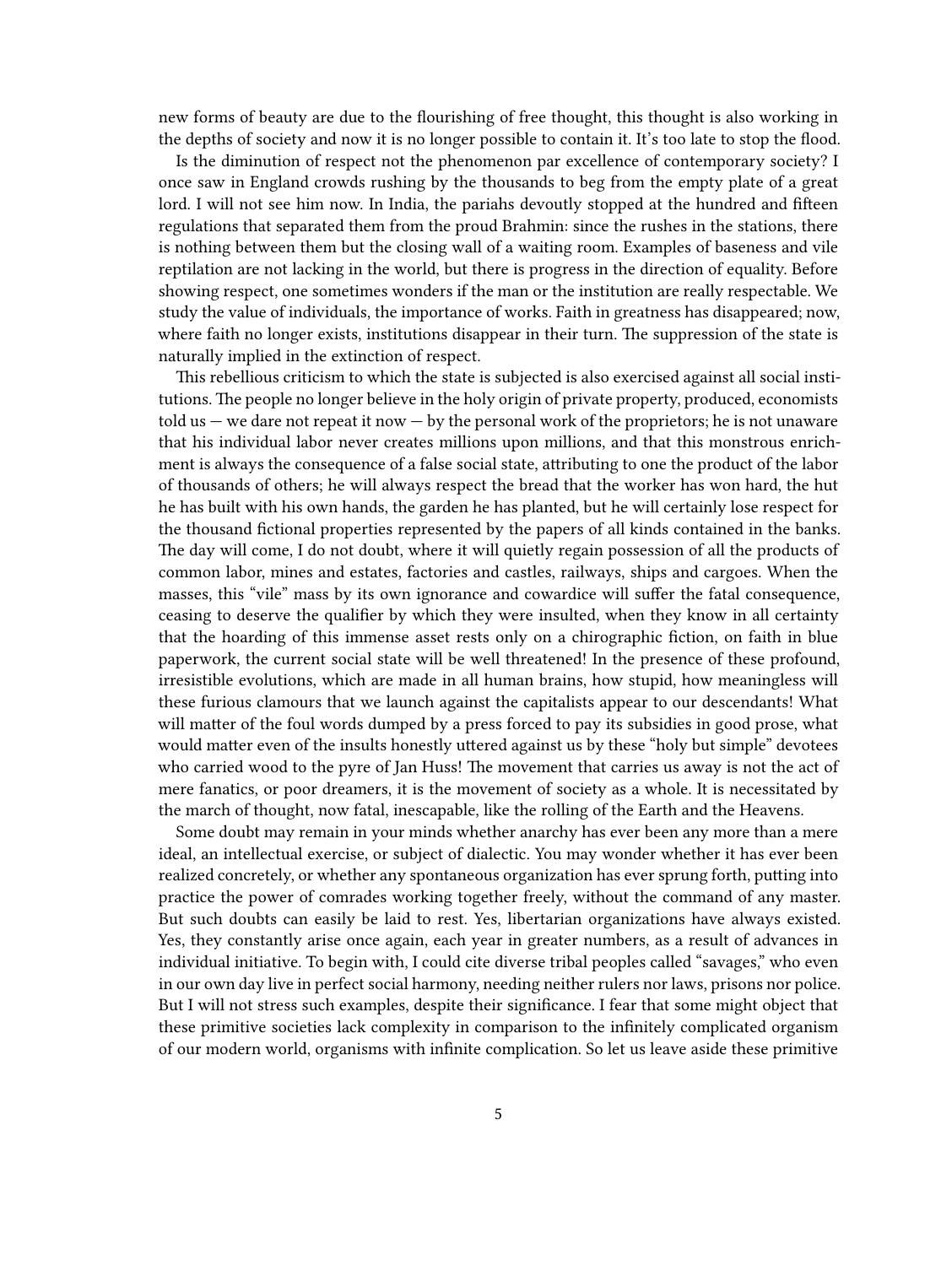tribes and focus entirely on fully constituted nations that possess developed political and social systems.

No doubt, I could not show you any of them in the course of history which was constituted in a purely anarchic sense, for all were then in their period of struggle between various elements not yet associated; it is because each of these partial societies, though not fused into a harmonic whole, was all the more prosperous, the more creative the more it was freer, than the personal value of the individual was best recognized. Since the point at which human society emerged from prehistory, awakened to the arts, sciences, and industry, and was able to hand down its experience to us through written records, the greatest periods in the lives of nations have always been those in which men, shaken by revolution, have suffered least under the long-lasting and heavy burden of a duly-constituted government. Judged by the progress in discovery, the towering of thought, and the beauty of their art, the two greatest epochs for humanity were both tumultuous epochs, ages of "imperiled liberty." Order reigned over the immense empires of the Medes and the Persians, but nothing great came out of it. On the other hand, while republican Greece was in a constant state of unrest, shaken by continual upheavals, it gave birth to the founders of all that we think exalted and noble in modern civilization. It is impossible for us to engage in thought or to produce any work of art without recalling those free Hellenes who were our precursors and who remain our models. Two thousand years later, after an age of darkness and tyranny that seemed incapable of ever coming to an end, Italy, Flanders and the Europe of the Free Cities reawakened. Countless revolutions shook the world. [Giuseppe] Ferrari brought no less than seven thousand local shocks to Italy alone; in addition, the fire of free thought burst forth and humanity began once again to flourish. In the works of Raphael, de Vinci and Michelangelo it felt the vigor of youth once more.

Then came the great century of the encyclopedia with the ensuing world revolutions and the proclamation of Human Rights. Now, try if you can, to enumerate all the great progress that has been accomplished since this great shock of humanity. One wonders if during this last century did not concentrate more than half of history. The number of men has increased by more than half a billion; trade has increased more than tenfold, industry has become transfigured, and the art of modifying natural products has been magnificently enriched; new sciences have appeared, and, whatever may be said of them, a third period of art has begun; conscious and global socialism is born in its magnitude. At least one feels to live in the century of great problems and great struggles. Substitute for thought the hundred years of eighteenth-century philosophy, replace them with a period of no history in which four hundred million peaceful Chinese people lived under the tutelage of a "father of the people", courting rites and mandarins with their diplomas. Far from living with momentum as we did, we would have gradually come closer to inertia and death. Gaiileo, while locked away in the prisons of the Inquisition, could only murmur secretly, "Still, it moves!" But thanks to the revolutions and the fury of free thought, we can today cry from the housetops and in the public squares, "The world moves, and it will continue to move!"

In addition to this great movement that gradually transforms all of society in the direction of free thought, free morality and freedom of action, in short, toward the essentials of anarchy, there has also existed a history of direct social experimentation that has manifested itself in the founding of libertarian and communitarian colonies: these are all small attempts that can be compared to the laboratory experiments of chemists and engineers. These efforts to create model communities all have the major failing of being created outside the normal conditions of life, that is to say, far from the cities where people intermingle, where ideas spring up, and where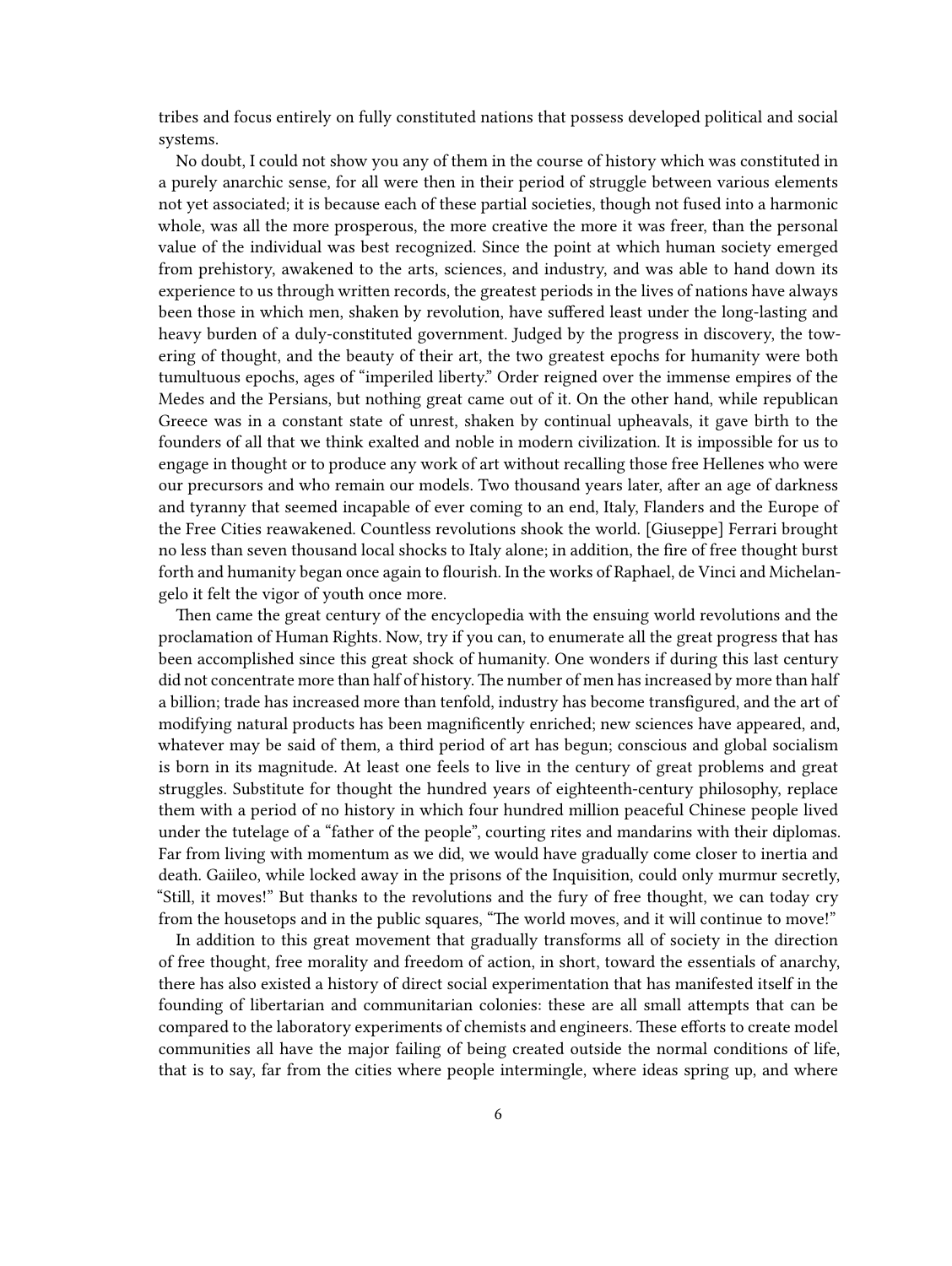intellects are reinvigorated. And yet we can cite many of these companies that have succeeded, among others that of the "Young Icaria" transformation of the colony of Cabet, founded half a century ago on the principles of an authoritarian communism: With more migration, the group of communaries became purely anarchist, now living a modest existence in the state of Iowa, near the Desmoines River.

But where anarchist practice really triumphs is in the course of everyday life among common people who would not be able to endure their dreadful struggle for existence if they did not engage in spontaneous mutual aid, putting aside differences and conflicts of interest. When one of them falls ill, other poor people take in his children, feeding them, sharing the meager sustenance of the week, seeking to make ends meet by doubling their hours of work. A sort of communism is instituted among neighbours through lending, in which there is a constant coming and going of household implements and provisions. Poverty unites the unfortunate in a fraternal league. Together they are hungry; together they are satisfied. Anarchist morality and practice are the rule even in bourgeois gatherings where they might seem to be entirely absent. Imagine a party in the countryside at which some participant, whether the host or one of the guests, would put on airs of superiority, order people around, or impose his whims rudely on everyone! Wouldn't this completely destroy all the pleasure and joy of the occasion? True geniality can only exist between those who are free and equal, between those who can enjoy themselves in whatever way suits them best, in separate groups if they wish, or drawing closer to one another and intermingling as they please, for the hours spent in this way are the most agreeable ones.

Here I would allow myself to tell you a personal memory. We were sailing on one of these modern boats that splits the waves superbly with the speed of fifteen to twenty knots per hour, and which draws a straight line from continent to continent despite wind and tide. The air was calm, the evening was mild and the stars were lighting up one by one in the black sky. They were talking at the quarterdeck, and what could be talked about except this eternal social question which grips us, which seizes us by the throat like Oedipus's sphinge. The reactionary of the group was pressed by his interlocutors, all more or less socialists. He suddenly turned towards the captain, the chief, the master, hoping to find in him a born defender of the good principles: "You keep order here! Is not your power sacred, what would become of the ship, directed by your constant will, if you do not? " - "Naïve man that you are," answered the captain, "between us, I can tell you that ordinarily I am absolutely useless. The man at the helm keeps the ship in its straight line, in a few minutes another pilot will succeed him, then others will follow regularly, without my intervention, the usual way. Lower drivers and mechanics work without my help, without my opinion, and better than if I interfere to give them advice. And all these sailors, these sailors also know what work they have to do, and, on occasion, I have only to reconcile my small share of work with theirs, more painful though less paid than mine. No doubt, I'm supposed to guide the ship, but do not you think that's just a fiction, the maps are there, and it's not me who drew them up. I was not me who dug for us the channel of the port from which we come and from the port in which we will enter. And this superb ship, barely complaining in its frames under the pressure of the waves, swaying majestically in the swell, stroking powerfully under the steam, it was not me who built it. What am I here in the presence of the great dead, inventors and scholars, our predecessors, who taught us to cross the seas? We are all comrades, the sailors are my comrades, and you also the passengers are my comrades, because it is for you that we ride these waves, and in case of peril, we count on you to help us fraternally. Our work is common,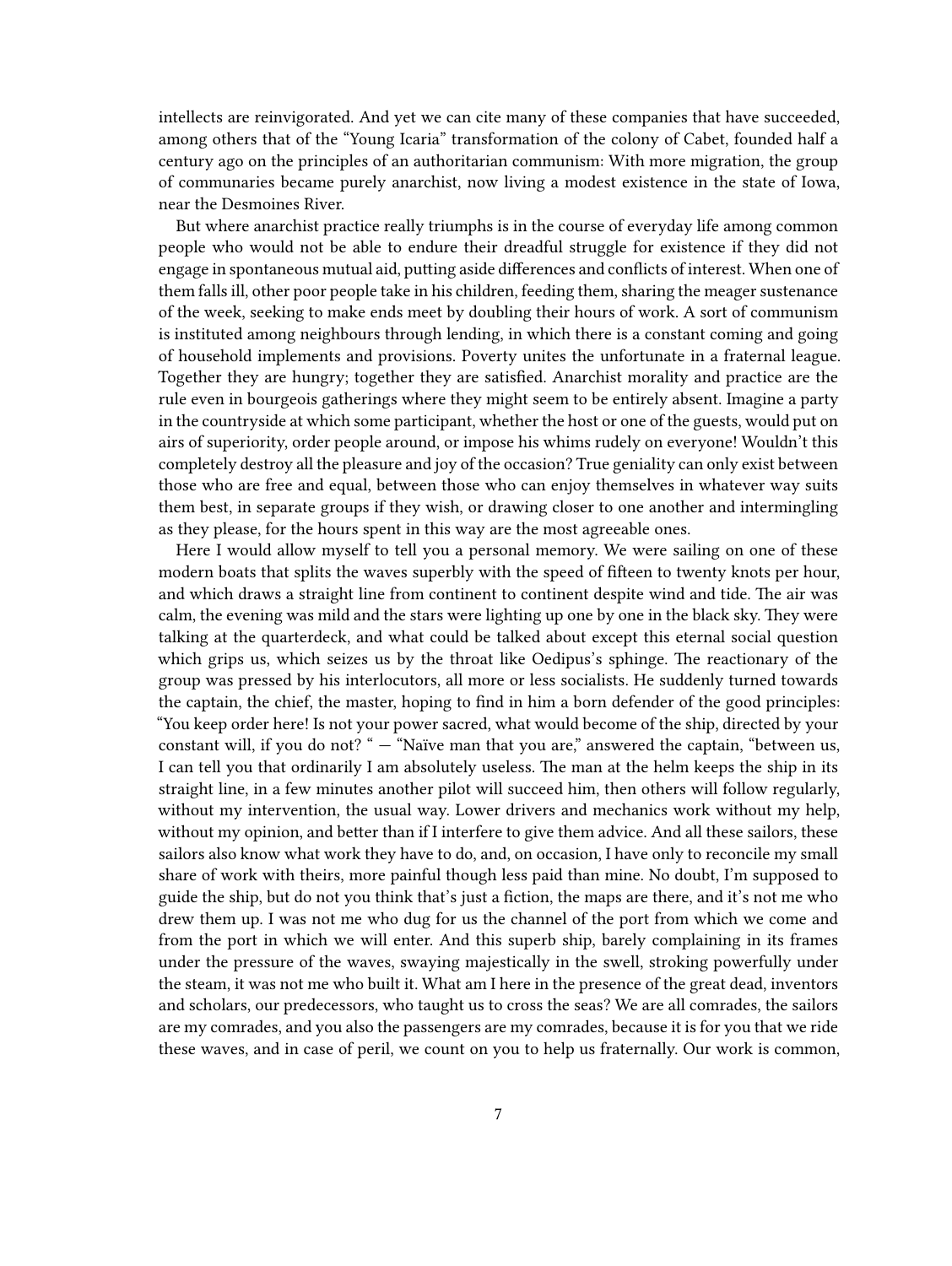and we are in solidarity with each other!" All were silent and I gathered preciously in the treasure of my memory the words of this captain, as we did not see much.

Thus this ship, this floating world where, moreover, the punishments are unknown, carries a model republic across the ocean in spite of hierarchical chinoiserie. And this is not an isolated example. Each of you knows at least hearsay, schools where the teacher, despite the severity of the rules, still unapplied, took all students for friends and happy collaborators. Everything is planned by the competent authority to put down the little scoundrels, but their great friend does not need all this paraphernalia; he treats children as men and constantly appeals to their good will, their understanding of things, their sense of justice and all respond with joy. A tiny anarchic society, truly human, is thus constituted, although everything seems to be leagued in the surrounding world to prevent its outbreak: laws, regulations, bad examples, public immorality.

Anarchist groups thus arise incessantly, in spite of the old prejudices and the dead weight of the old manners. Our new world is all around us, as a new flora would sprout under the detritus of the ages. Not only is it not chimerical, as it is constantly repeated, but it is already showing itself in a thousand forms; blind is the man who does not know how to observe it. On the other hand, if there is a chimeric society, it is the pandemonium in which we live. You will do me justice that I have not avoided criticism, so easy with regard to the world today, as constituted by the so-called principle of authority and the fierce struggle for existence. But finally, if it is true that, according to the definition itself, a society is a group of individuals who come together and consult one another for the common good, it can not be said without ambiguity that the chaotic mass constitutes a society. According to her lawyers, — for any bad cause has hers — she would aim at perfect order by the satisfaction of the interests of all. But isn't it a laughing stock to see an orderly society in this world of European civilization, with the following continuation of tragedies inside, murders and suicides, violence and shootings, diebacks and famines, robberies, tricks and deceptions of all kinds, bankruptcies, collapses and ruins.

Who of us, coming out of this place, will see the ghosts of vice and hunger rise beside him? In our Europe, there are five million men waiting for a sign to kill other men, to burn houses and crops; another ten million men in reserve outside the barracks are bound in the thought of having to accomplish the same work of destruction; at least five million unfortunates' lives languish in prisons, sentenced to various penalties, ten million die per year of anticipated deaths, and out of 370 million men, 350, if not all, quiver in the justified anxiety of the morrow: in spite of the immensity of the social riches, who of us can affirm that a sudden reversal of fate will not take his away from him? These are facts which no one can dispute, and which should, it seems to me, inspire us all to resolutely change this state of affairs, which is full of incessant revolutions.

I once had the opportunity to talk to a senior official, drawn by the routine of life in the world of those who enact laws and sentences: "Defend your society!" — I told him. "How do you want me to defend it," he replied, "it is not defensible!" It defends itself, however, by arguments which are not reasons, but by the schlague, the dungeon and the scaffold.

On the other hand, those who attack him can do so in all the serenity of their conscience. No doubt the movement of transformation will bring about violence and revolution, but is this world anything other than a world of continuous violence and permanent revolution? And in the alternatives to the social war, which men will be responsible? Those who proclaim an era of justice and equality for all, without distinction of classes or individuals, or those who want to maintain separations and therefore caste hatred, those who add repressive laws to repressive laws, and who do not know how to solve questions except by infantry, cavalry and artillery! History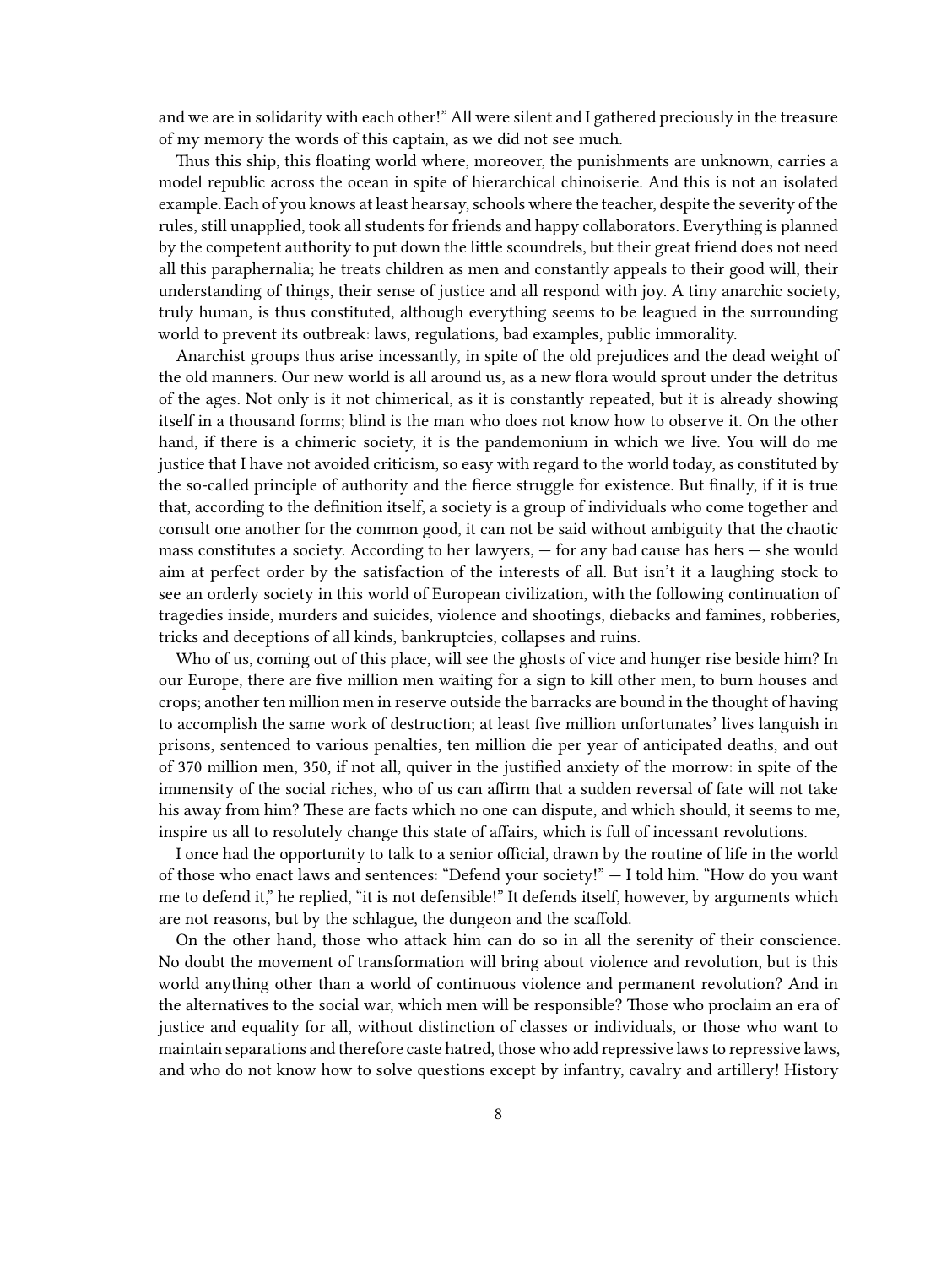allows us to affirm with certainty that a politics of hate always breeds hatred, fatally aggravating the general situation, or even leading to permanent ruin. How many nations perished, oppressors as well as oppressed! Will we perish in our turn?

I hope not, thanks to the anarchist thought that is emerging more and more, renewing the human initiative. Are you not, if not anarchists, at least highly nuanced anarchists? Who of you, in his soul and conscience, will say to himself the superior of his neighbor, and will not recognize in him his brother and his equal? The morality so often proclaimed here in more or less symbolic words will certainly become a reality. For we, anarchists, know that this morality of perfect justice, of liberty and equality, is indeed the true one, and we live it wholeheartedly, while our adversaries are uncertain. They are not sure of being right; Basically, they are even convinced that they are wrong, and in advance they deliver the world to us.